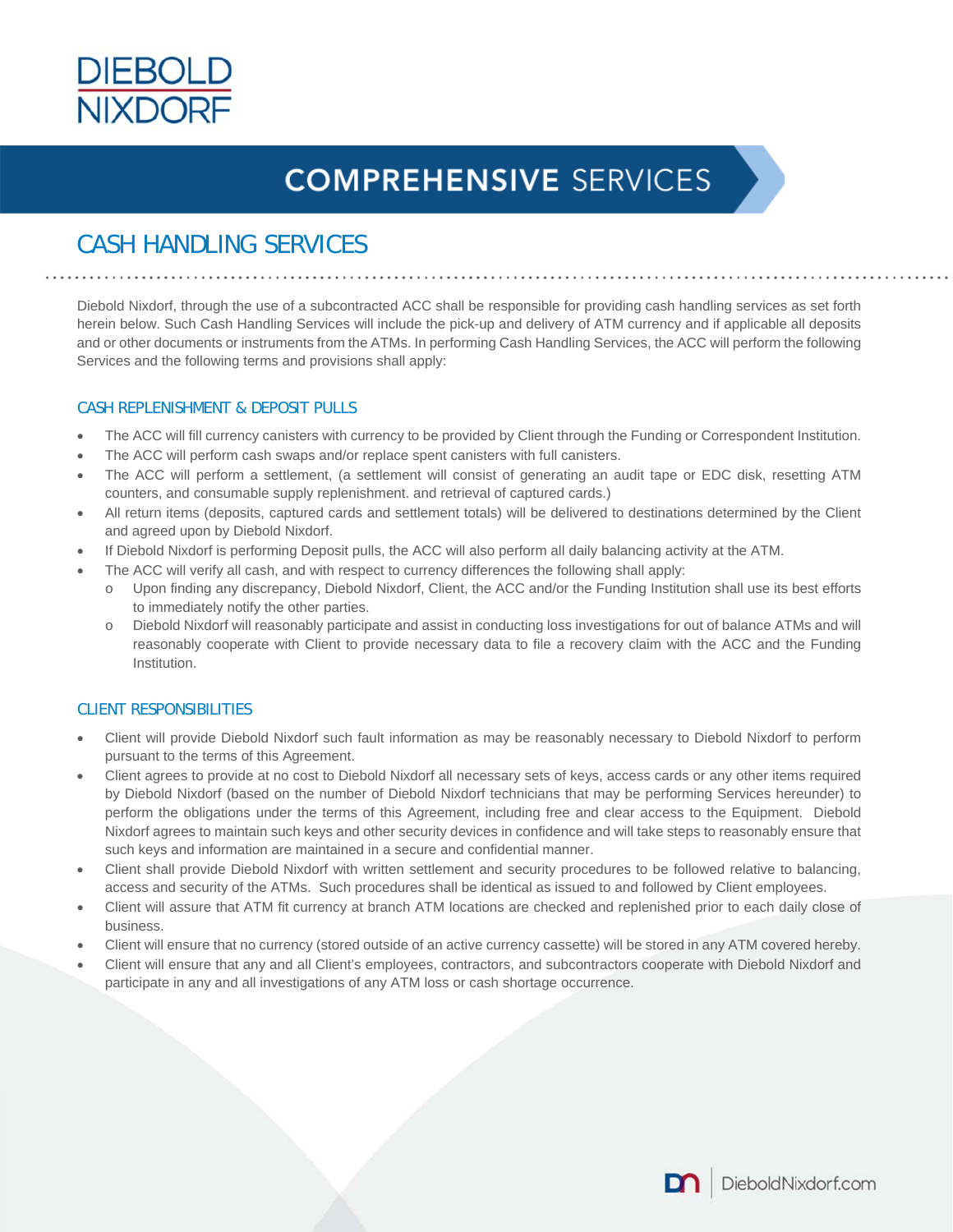

#### INCIDENTS AND INVESTIGATIONS

If Client finds any discrepancy in Vault Cash, Client shall use its best efforts to immediately notify Diebold Nixdorf and the ACC of the discrepancy, and shall adhere to the notification periods specified in each loss category below. Once notification has been made, the extent of the investigation shall depend on the amount of the loss, as set forth below.

#### **Differences of One Dollar to Three Hundred Fifty Dollars (\$1 - \$350)**

 Differences of \$350.00 or less shall be the responsibility of Client, unless proven through clear and convincing evidence that Diebold Nixdorf or the ACC solely caused the difference.

#### **Differences of Three Hundred Fifty-One Dollars to One Thousand Dollars (\$351 - \$1000)**

 Client, upon finding any such discrepancy, shall notify Diebold Nixdorf by facsimile machine, on-line computer, or telephone within five (5) business days after the discrepancy is discovered and in no event more than thirty (30) days from the last day of the balancing period during which the actual loss occurred. Diebold Nixdorf and Client will perform a preliminary investigation of the loss and determine if a complete investigation is needed. If a complete investigation is required, Diebold Nixdorf and Client will perform the steps outlined in "Losses over \$1,000." If no further investigation is required, Diebold Nixdorf will submit a written report to Client within forty-five (45) days with the results of the preliminary investigation.

#### **Differences Over One Thousand Dollars (\$1,000)**

 Client, upon finding any such discrepancy, shall notify Diebold Nixdorf by facsimile machine, on-line computer or telephone within twenty-four (24) hours of the discovery of the discrepancy and in no event more than thirty (30) days from the last day of the balancing period during which the actual loss occurred. Diebold Nixdorf and Client will perform interviews within three (3) weeks. Diebold Nixdorf and Client will complete investigations of involved personnel within four (4) weeks. At Diebold Nixdorf's request Client will provide to Diebold Nixdorf for its investigation, copies of settlement sheets, outage reports, transaction reports, daily totals, ATM audit tape or electronic journal, and such other information or documentation that Diebold Nixdorf may request, to be used in conjunction with the investigation. Failure of Client, its employees and/or its subcontractors, to cooperate within reason in said investigation will result in Client assuming full responsibility for the loss. Diebold Nixdorf and Client will formulate resolutions or recommendations within forty-five (45) days, but Diebold Nixdorf shall have one extra day to complete its investigation and formulate a resolution for each day that Client delays its delivery of requested information to Diebold Nixdorf hereunder. Diebold Nixdorf will pay Client within fifteen (15) days of this recommendation for any losses that are determined to be Diebold Nixdorf's responsibility hereunder, which payment shall in all instances be subject to the limitations set forth herein below.

#### ALLOCATION OF LIABILITY

#### **Allocation of Liability for ATM Losses shall be subject to the following provisions:**

- If an investigation described above or other evidence obtained by the parties proves by clear and convincing evidence that an employee of Diebold Nixdorf took the funds in question from the ATM then, solely as between Diebold Nixdorf and Client, Diebold Nixdorf shall bear such loss.
- If the investigation described in this Agreement or other evidence obtained by the parties proves by clear and convincing evidence that the loss was caused by Client or a Client employee, agent or subcontractor, then, solely as between Diebold Nixdorf and Client, Client shall bear such loss.
- If as a result of the investigation described above, liability for a loss cannot be determined, and the electronic lock audit discloses that an employee of Diebold Nixdorf and an employee or representative of Client accessed the chest during the balancing period when the loss occurred, then as between Diebold Nixdorf and Client, Diebold Nixdorf will bear up to (50%) of the loss. Notwithstanding any other term or provision contained herein, if a Diebold Nixdorf employee did not access the chest of the ATM during the balancing period, Client shall bear one hundred percent (100%) of the loss.

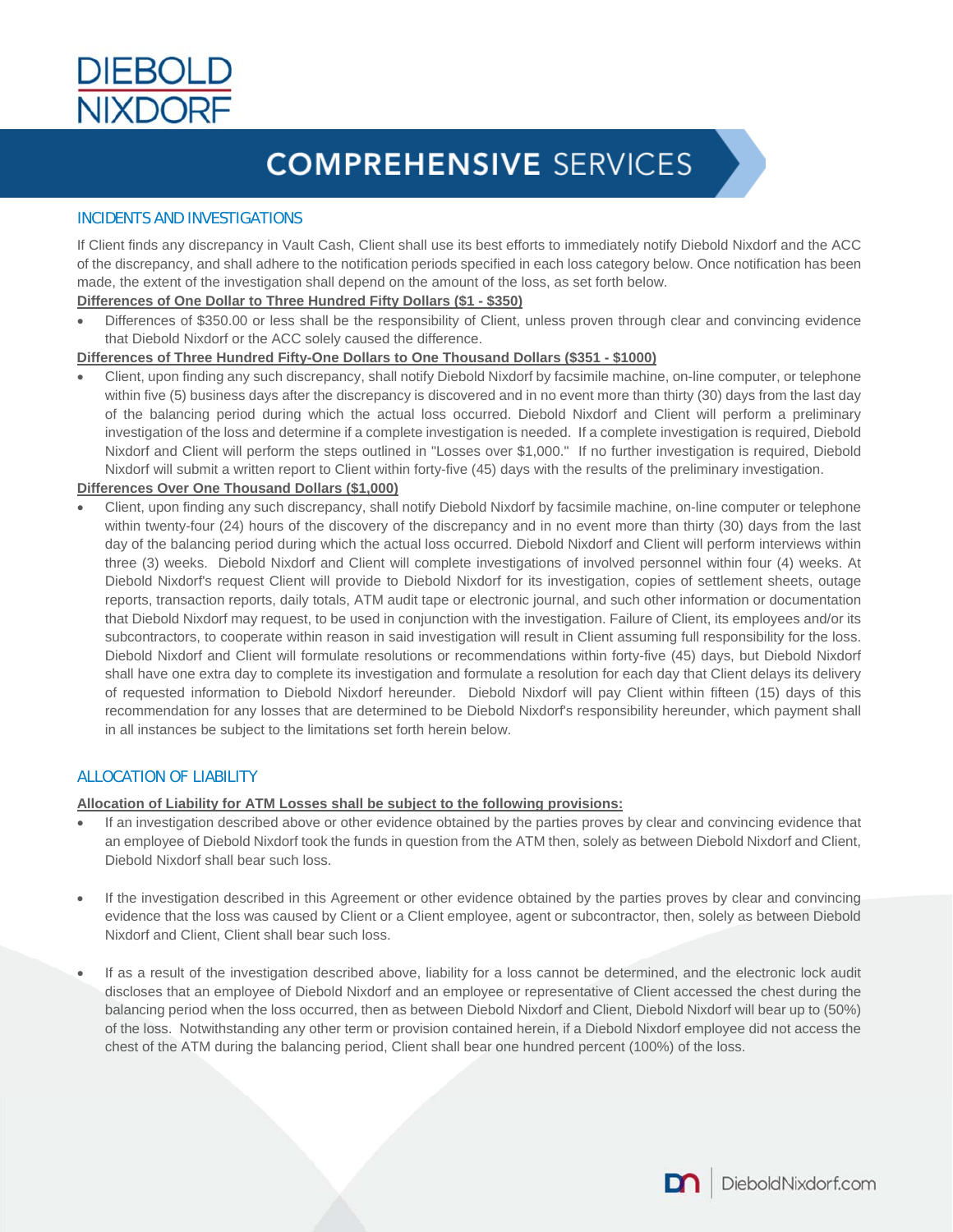

- Client will be responsible for any loss resulting from an ATM break-in or other unauthorized tampering with an ATM or the contents thereof, unless as set forth above, an investigation conclusively determines that a Diebold Nixdorf employee took or caused the funds to be taken while performing the Services at the ATM hereunder. However, before recovering such a loss from Diebold Nixdorf, Client will authorize Diebold Nixdorf to release copies of settlement sheets, outage reports, transaction reports, daily totals, etc., to be used in conjunction with the investigation.
- If Diebold Nixdorf should make any payment to Client or the Funding Institution hereunder, Diebold Nixdorf shall be subrogated to any rights to recover such funds that Client or its Funding Institution may have in connection therewith, and Client and its Funding Institution shall immediately reimburse Diebold Nixdorf the full amount that Diebold Nixdorf paid hereunder if such funds are subsequently recovered by either party hereto or if it is subsequently proven that Diebold Nixdorf was not responsible for such loss.
- Notwithstanding any other term or provision set forth above or otherwise in the Agreement, Diebold Nixdorf's maximum liability for the loss of the cash contents or other valuables contained in any Client ATM, whether arising under contract, tort or other form of action, shall not exceed \$150,000 per ATM per occurrence, including any legal fees and court costs incurred by Client.

#### LIMITATIONS OF LIABILITY PROVISIONS REGARDING CASH HANDLING

- i. Client acknowledges that Diebold Nixdorf is not an armored car company and does not maintain insurance coverage that is customarily obtained by an armored car company. Therefore, Client agrees that if any cash, funds or valuables (collectively "Funds") are lost, stolen, damaged or destroyed at any time and as a result of any cause, including but not limited to theft, casualty or natural occurrence, while in the possession, care, custody or control of the ACC, whether in transit or at the ACC's vault or other facility (an "ACC Loss"), Client shall look directly to the ACC and the ACC's insurance coverage and Client agrees that Diebold Nixdorf will not be responsible or liable for any such ACC Loss. For purposes of this Section Funds will be deemed to be in the ACC's possession, care, custody or control at any time after the funds have been picked up by the ACC from Client, from Client's Funding or Correspondent Institution, or from an ATM hereunder and until the funds have been delivered to or otherwise electronically transmitted to Client.
- ii. Although Diebold Nixdorf will not be responsible for the enforceability thereof or liable if any of the following insurance coverage is not enforceable or applicable to a loss suffered by Client hereunder, in an effort to protect Client's funds, Diebold Nixdorf will include a contract requirement that the ACC (i) obtain general liability insurance coverage in amount that is not less than Two Million Dollars (\$2,000,000.00) per occurrence, (ii) obtain general automobile liability insurance, covering owned, non-owned and hired vehicles of at least two million dollars (\$2,000,000) single limit per occurrence, (iii) obtain all risk cargo coverage on an aggregate value of not less than Twenty Million Dollars (\$20,000,000.00), a per truck level of coverage of not less than Five Million Dollars (\$5,000,000.00) and a per occurrence vault loss level of coverage of not less than Twenty Million Dollars (\$20,000,000.00), (iv) obtain and maintain crime insurance and/or fidelity bond coverage in an amount of not less than Ten Million Dollars (\$10,000,000.00). At Client's request, Diebold Nixdorf will procure a certificate of insurance verifying that the ACC has obtained such coverage.
- iii. As between Client and Diebold Nixdorf, Client agrees to first look solely to the ACC and the insurance or other assets of the ACC for recovery of any ACC Loss. However, Diebold Nixdorf agrees to reasonably cooperate with the Client in attempting to obtain recovery of lost or stolen funds, and to assign to Client any rights that it may have with respect to any such ACC Loss of Client Funds. Notwithstanding the above however, Diebold Nixdorf shall not be required to commence litigation to recover such funds unless Diebold Nixdorf and Client agree in writing as to the manner in which such litigation is to be pursued and all costs and expenses thereof are to be borne by and paid by Client.